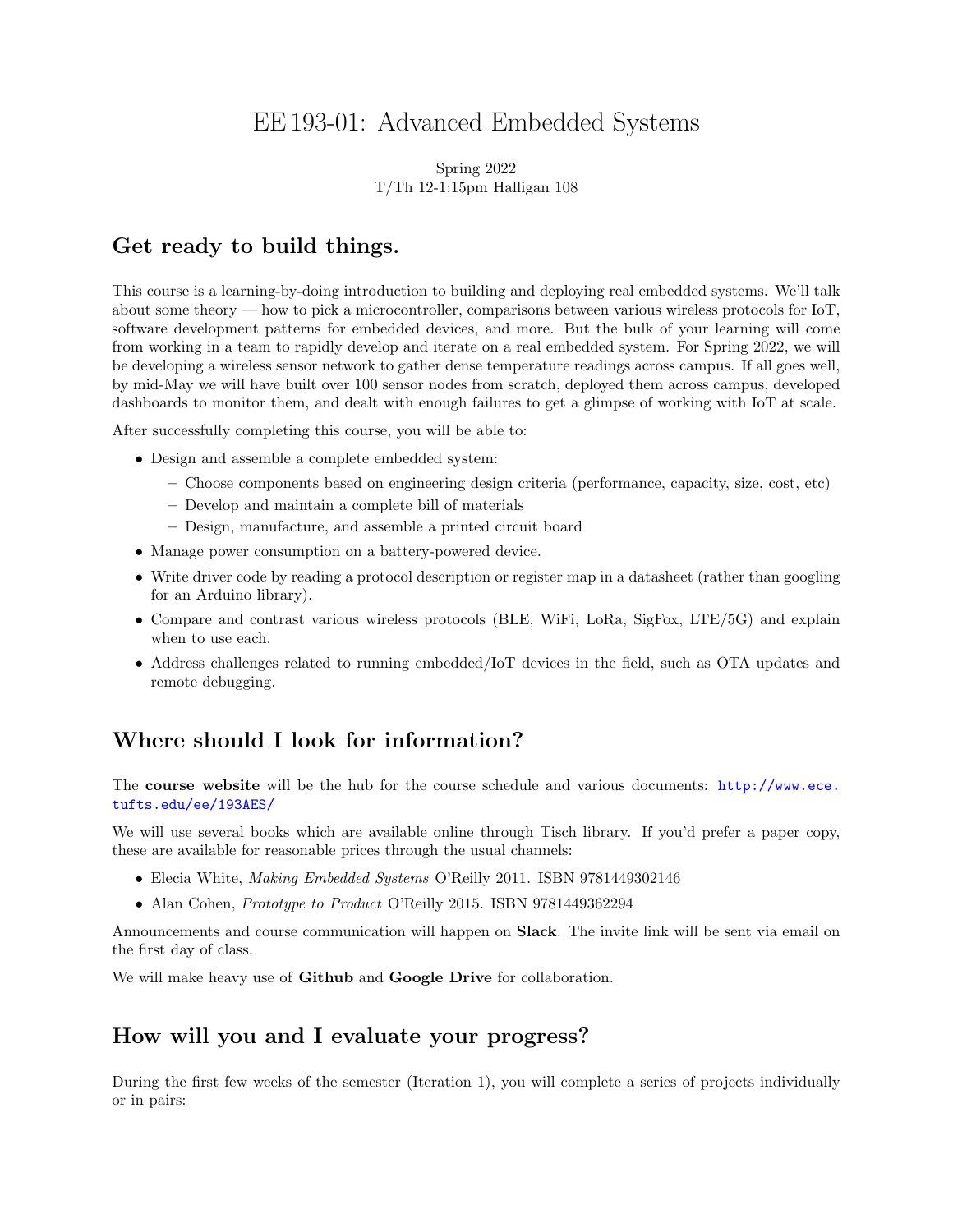- Designing and manufacturing a circuit board
- Writing a driver from scratch to read values from a sensor
- Analyzing the power consumption of a microcontroller

I don't intend to assign numerical grades to your work; this would be tedious and arbitrary and ruin half the fun of building things. Instead, we will discuss the results of your work in class so that everyone can learn from the different approaches and converge on some best practices. And you'll know if you did a good job, because your stuff will work. You don't need a grade to tell you that.

In the second part of the semester (Iterations 2 and 3), you'll be working closely with your team to build and deploy a set of sensor nodes. We'll have multiple design reviews where your team will present your proposed design and respond to questions from myself and the class. Again, I won't be scoring the design reviews; the focus is on learning from each other and refining your work so that you end up with a functional product.

Overall project grading is roughly summarized below. I expect that all teams will achieve an A.

- A: Your project is complete and functional. There are still some issues to fix, but successful prototyping and iteration have led to a refined design with a certain amount of polish. Your documentation is detailed enough that a future team could pick up your work and build on it.
- B: Your project is mostly functional. It feels hacked together rather than refined. Your documentation provides some helpful information, but future teams would probably just learn from it rather than build on it.
- C: Your project does not work or is missing major functionality. Your documentation is disorganized or incomplete to the point that future teams would probably ignore it and start over from scratch.

Finally, you will have multiple opportunities to receive feedback from your teammates, and to comment to me about whether your team is functioning effectively.

## What else do I need to know?

#### Instructor:

Steven Bell sbell@ece.tufts.edu

Halligan Hall 228D (a few steps down the hall from the 2nd-floor kitchen)

Office hours:

- Mondays 1-5pm in the Nolop makerspace
- I'm also available other times by appointment, or just drop by my office any time the door is open. I'm generally on campus Mon/Tues/Thurs, and available by Zoom the rest of the week.

To minimize distraction, I generally only check email a few times a day. However, I will make a strong effort to answer all messages within 24 hours on weekdays.

#### Prerequisites:

This will be a highly collaborative course, and I expect that each person will bring different skills to the project. At a minimum you should have some experience with writing code and building circuits, but we're looking for a mix of expertise in software, circuit design, mechanical design, and web development. You must have junior, senior, or graduate standing to take the course.

If you have any questions about prerequisites or your ability to succeed in this course, please talk to me.